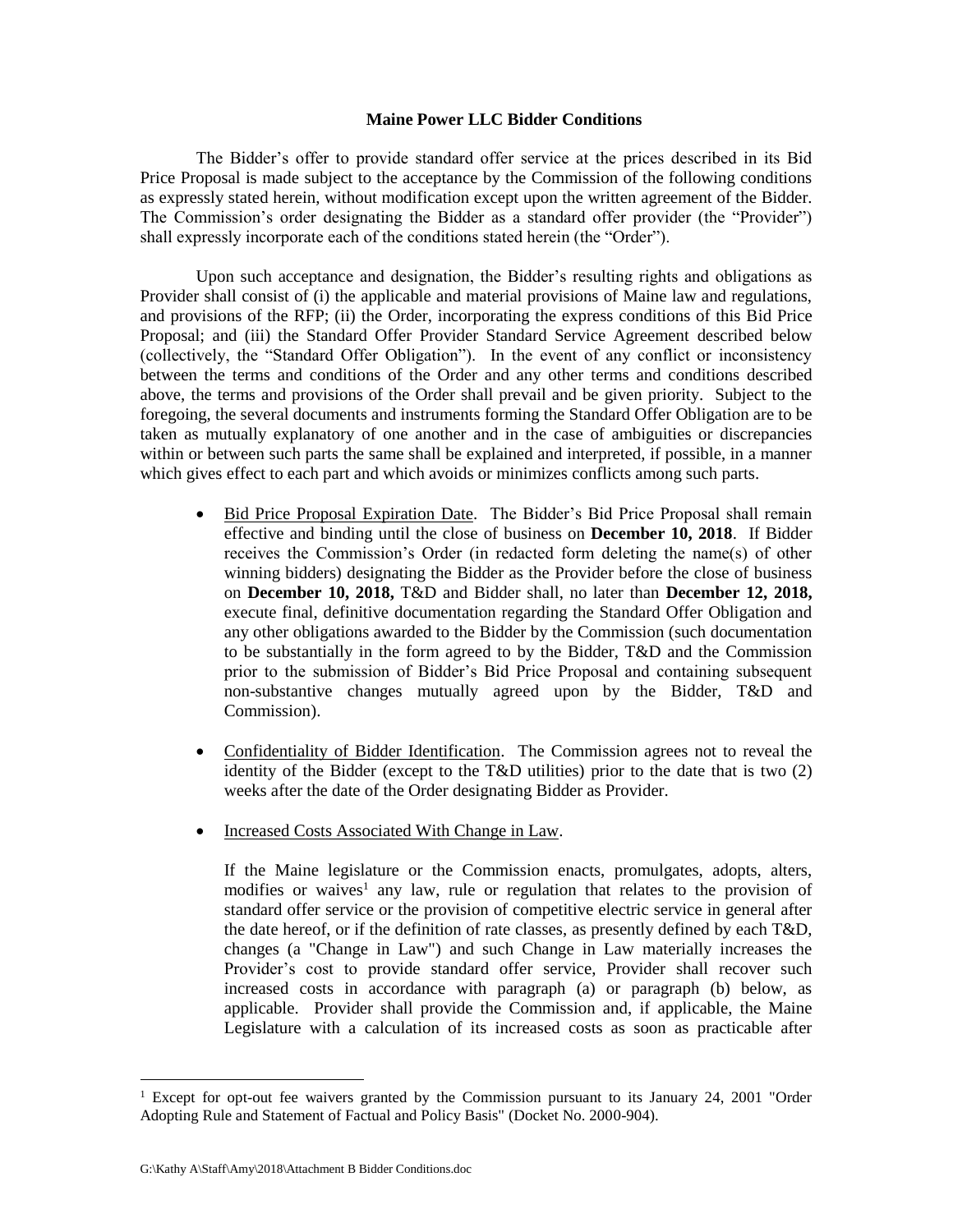becoming aware of a Change in Law or consideration by the Commission or the Maine Legislature of a Change in Law.

(a) If the Commission finds that Provider's calculation reasonably reflects its increased costs, the Commission shall increase the price of standard offer service paid by retail standard offer customers at the time a Change in Law becomes effective or take other action so that Provider recovers increased costs in accordance with Provider's calculation.

(b) If the Commission cannot find that Provider's calculation reasonably reflects its increased costs, the Commission shall provide an opportunity for further information to be submitted and an opportunity for hearing.

Notwithstanding the foregoing, if upon receipt of reasonable prior direct notification of a proposed Change in Law, Provider fails within the time prescribed in such notice to inform the Maine Legislature or the Commission, pursuant to applicable procedures identified in such notice, of the impact that a Change in Law under consideration would have on Provider's cost to provide standard offer service, Provider shall not be entitled to recover additional costs that may result from the Change-in-law.

- Increased Costs Associated with ISO-New England, Inc. Winter or Summer Reliability Programs. In the event Provider is subject to out-of-market charges imposed by the ISO-New England, Inc. ("ISO-NE") and approved by the Federal Energy Regulatory Commission for purposes of ensuring service reliability during the winter and/or summer periods, and such charges materially increase the Provider's cost to provide standard offer service, Provider shall be entitled to request recovery of such increased costs.
- Termination by Provider. In the event of a default on the part of the T&D which results in termination of the SOP Agreement, or an unlawful or arbitrary action by the Maine Legislature or the Commission or other action by the Commission (other than as a result of a Provider Default) as a result of which Provider ceases to receive full compensation for standard offer service at the rate and upon the terms specified herein or Provider is removed as the standard offer provider or ceases to retain the right to provide standard offer service for the entire term specified herein, Provider shall have the right (among other remedies if applicable) to terminate its obligation to provide standard offer service, the exercise of which shall terminate all of Provider's SOP Obligations. The parties' payment of termination damages in the event of such a termination shall be calculated and recovered pursuant to the relevant liquidation provisions of the SOP Agreement. For purposes of such calculation, Provider's loss shall not include any consequential or indirect damages.
- Termination by Commission. The unexcused occurrence of either of the following events shall constitute a "Provider Default": (i) Provider fails to satisfy its Load Asset obligations for the applicable Load Assets in the ISO-NE market settlement system (or its equivalent obligations in any successor market settlement system), as a result of which the T&D or other third party is obligated to assume responsibility for all such market settlement obligations; or (ii) Provider fails to perform any other of its material obligations under the Standard Offer Obligation in accordance with the requirements thereof, and the Commission, after notice and opportunity to be heard, finds that the failure justifies removal of Provider as the standard offer provider, and all Provider's SOP Obligations shall terminate. In the event of a Provider Default,